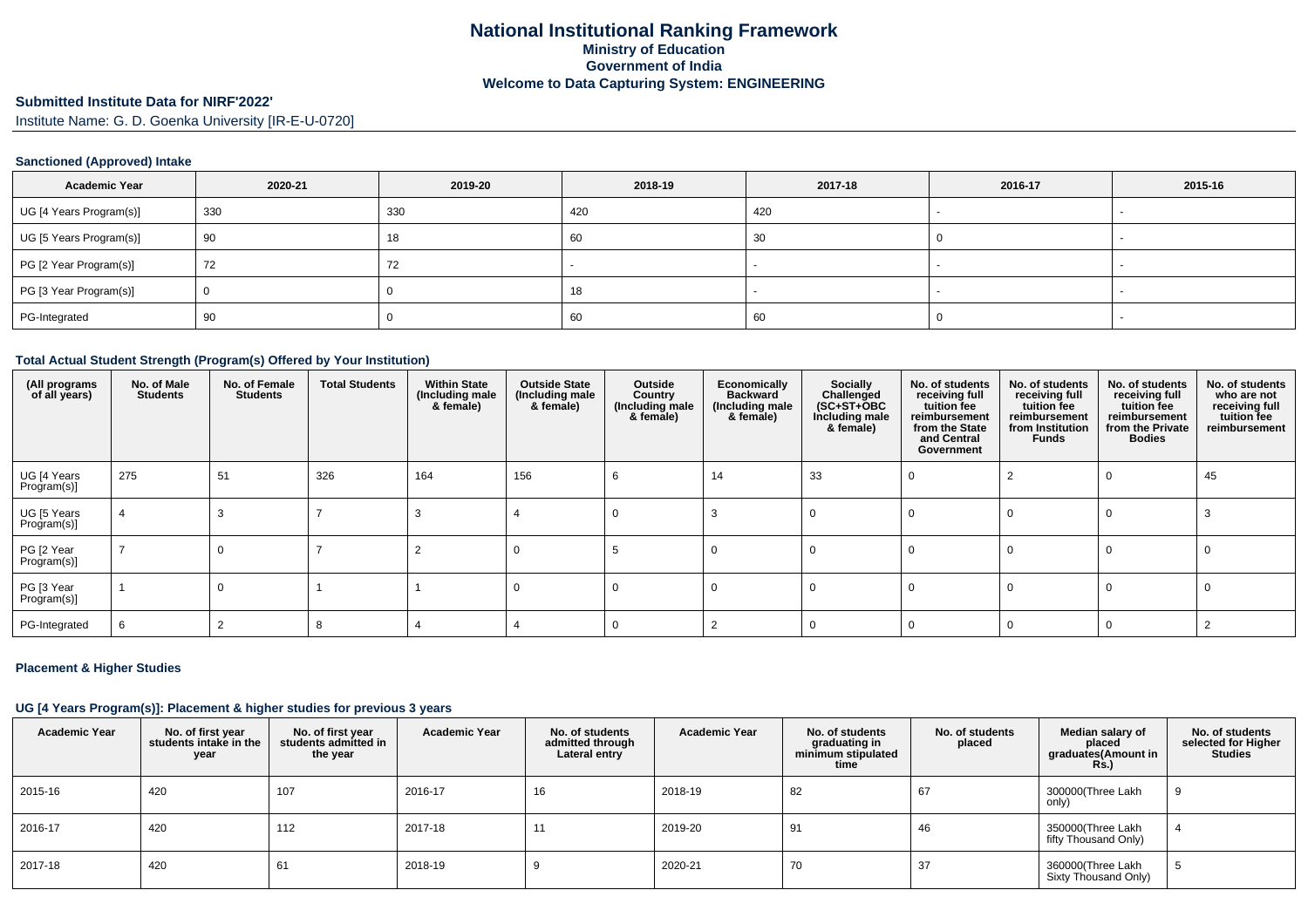#### **UG [5 Years Program(s)]: Placement & higher studies for previous 3 years**

| <b>Academic Year</b> | No. of first year<br>students intake in the<br>year | No. of first year<br>students admitted in<br>the year | <b>Academic Year</b> | No. of students<br>admitted through<br>Lateral entry | <b>Academic Year</b> | No. of students<br>graduating in<br>minimum stipulated<br>time | No. of students<br>placed | Median salary of<br>placed<br>graduates(Amount in<br>Rs.) | No. of students<br>selected for Higher<br><b>Studies</b> |
|----------------------|-----------------------------------------------------|-------------------------------------------------------|----------------------|------------------------------------------------------|----------------------|----------------------------------------------------------------|---------------------------|-----------------------------------------------------------|----------------------------------------------------------|
| 2014-15              |                                                     |                                                       | 2015-16              |                                                      | 2018-19              |                                                                |                           | O(Zero)                                                   |                                                          |
| 2015-16              |                                                     |                                                       | 2016-17              |                                                      | 2019-20              |                                                                |                           | O(Zero)                                                   |                                                          |
| 2016-17              |                                                     |                                                       | 2017-18              |                                                      | 2020-21              |                                                                |                           | O(Zero)                                                   |                                                          |

## **PG [2 Years Program(s)]: Placement & higher studies for previous 3 years**

| <b>Academic Year</b> | No. of first year<br>students intake in the<br>year | No. of first year<br>students admitted in<br>the year | <b>Academic Year</b> | No. of students graduating in minimum<br>stipulated time | No. of students<br>placed | Median salary of<br>placed<br>graduates(Amount in<br><b>Rs.)</b> | No. of students<br>selected for Higher<br><b>Studies</b> |
|----------------------|-----------------------------------------------------|-------------------------------------------------------|----------------------|----------------------------------------------------------|---------------------------|------------------------------------------------------------------|----------------------------------------------------------|
| 2017-18              | 126                                                 | 20                                                    | 2018-19              | 18                                                       | 16                        | 480000(Four Lakh<br>Eighty Thousand)                             |                                                          |
| 2018-19              | 144                                                 | 22                                                    | 2019-20              | 22                                                       |                           | 245000(Two Lakh<br>Fourty FiveThousand<br>only)                  |                                                          |
| 2019-20              | 72                                                  | 22                                                    | 2020-21              | 22                                                       |                           | 252000(Two Lakh Fifty<br>Two Thousand Only)                      |                                                          |

## **PG [3 Years Program(s)]: Placement & higher studies for previous 3 years**

| <b>Academic Year</b> | No. of first year<br>students intake in the<br>year | No. of first year<br>students admitted in<br>the year | <b>Academic Year</b> | No. of students<br>admitted through<br>Lateral entry | <b>Academic Year</b> | No. of students<br>graduating in<br>minimum stipulated<br>time | No. of students<br>placed | Median salary of<br>placed<br>graduates(Amount in<br><b>Rs.)</b> | No. of students<br>selected for Higher<br><b>Studies</b> |
|----------------------|-----------------------------------------------------|-------------------------------------------------------|----------------------|------------------------------------------------------|----------------------|----------------------------------------------------------------|---------------------------|------------------------------------------------------------------|----------------------------------------------------------|
| 2016-17              |                                                     |                                                       | 2017-18              |                                                      | 2018-19              |                                                                |                           | O(Zero)                                                          |                                                          |
| 2017-18              |                                                     |                                                       | 2018-19              |                                                      | 2019-20              |                                                                |                           | O(Zero)                                                          |                                                          |
| 2018-19              | 18                                                  |                                                       | 2019-20              |                                                      | 2020-21              |                                                                |                           | O(Zero)                                                          |                                                          |

## **PG-Integrated [5 Years Program(s)]: Placement & higher studies for previous 3 years**

| <b>Academic Year</b> | No. of first year<br>students intake in the<br>year | No. of first vear<br>students admitted in<br>the year | <b>Academic Year</b> | No. of students graduating in minimum<br>stipulated time | No. of students<br>placed | Median salary of<br>placed<br>graduates(Amount in<br><b>Rs.)</b> | No. of students<br>selected for Higher<br><b>Studies</b> |
|----------------------|-----------------------------------------------------|-------------------------------------------------------|----------------------|----------------------------------------------------------|---------------------------|------------------------------------------------------------------|----------------------------------------------------------|
| 2014-15              |                                                     |                                                       | 2018-19              |                                                          |                           | O(Zero)                                                          |                                                          |
| 2015-16              |                                                     |                                                       | 2019-20              |                                                          |                           | O(Zero)                                                          |                                                          |
| 2016-17              |                                                     |                                                       | 2020-21              |                                                          |                           | O(Zero)                                                          |                                                          |

### **Ph.D Student Details**

| Ph.D (Student pursuing doctoral program till 2020-21 Students admitted in the academic year 2020-21 should not be entered here.) |  |  |  |  |  |
|----------------------------------------------------------------------------------------------------------------------------------|--|--|--|--|--|
| <b>Total Students</b>                                                                                                            |  |  |  |  |  |
| Full Time                                                                                                                        |  |  |  |  |  |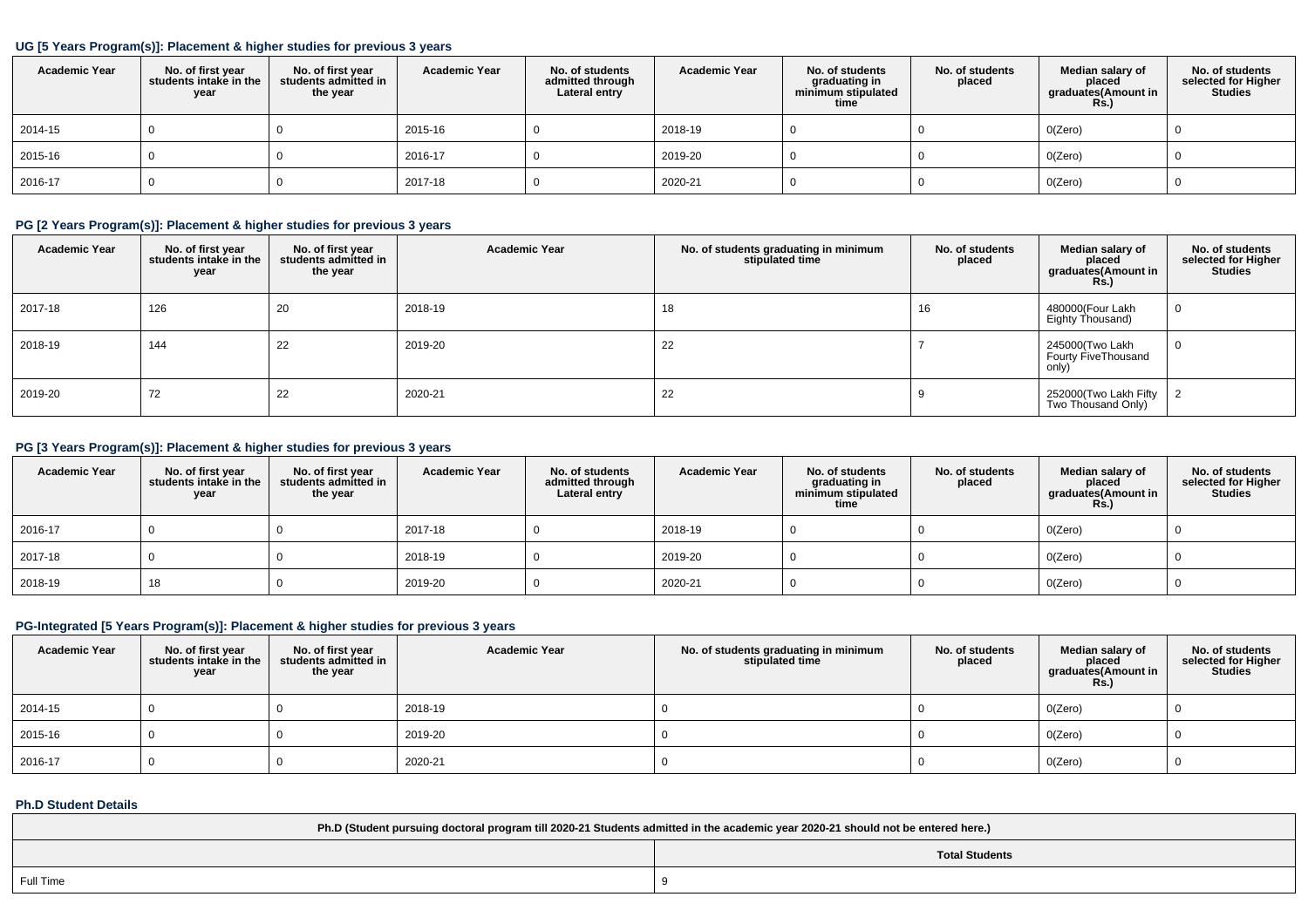| Part Time                                                  |         |         |         |  |  |  |  |
|------------------------------------------------------------|---------|---------|---------|--|--|--|--|
| No. of Ph.D students graduated (including Integrated Ph.D) |         |         |         |  |  |  |  |
|                                                            | 2020-21 | 2019-20 | 2018-19 |  |  |  |  |
| Full Time                                                  |         |         |         |  |  |  |  |
| Part Time                                                  |         |         |         |  |  |  |  |

## **Financial Resources: Utilised Amount for the Capital expenditure for previous 3 years**

| Academic Year                                                                                                                                                                             | 2020-21                                                                 | 2019-20                                                                   | 2018-19                                                                       |  |  |  |  |  |
|-------------------------------------------------------------------------------------------------------------------------------------------------------------------------------------------|-------------------------------------------------------------------------|---------------------------------------------------------------------------|-------------------------------------------------------------------------------|--|--|--|--|--|
|                                                                                                                                                                                           | <b>Utilised Amount</b>                                                  | <b>Utilised Amount</b>                                                    | <b>Utilised Amount</b>                                                        |  |  |  |  |  |
| Annual Capital Expenditure on Academic Activities and Resources (excluding expenditure on buildings)                                                                                      |                                                                         |                                                                           |                                                                               |  |  |  |  |  |
| Library (Books, Journals and e-Resources only)                                                                                                                                            | 73660 (Seventy Three Thousand Six Hundred and Sixty Only)               | 79882 (Seventy Nine Thousand Eight Hundred and Eighty Two<br>Only)        | 152030 (One Lac Fifty Two Thousand and Thirty Only)                           |  |  |  |  |  |
| New Equipment and software for Laboratories                                                                                                                                               | 154446 (One Lac Fifty Four Thousand Four Hundred and Forty<br>Six Only) | 0 (Zero)                                                                  | 1736730 (Seventeen Lac Thirty Six Thousand Seven Hundred<br>and Thirty only)  |  |  |  |  |  |
| <b>Engineering Workshops</b>                                                                                                                                                              | 0 (Zero)                                                                | $0$ (Zero)                                                                | 0 (Zero)                                                                      |  |  |  |  |  |
| Other expenditure on creation of Capital Assets (For setting up<br>classrooms, seminar hall, conference hall, library, Lab, Engg<br>workshops excluding expenditure on Land and Building) | $0$ (Zero)                                                              | 117348 (One Lac Seventeen Thousand Three Hundred and<br>Forty Eight Only) | 1449226 (Fourteen Lac Forty Nine Thousand Two Hundred<br>and Twenty Six Only) |  |  |  |  |  |

## **Financial Resources: Utilised Amount for the Operational expenditure for previous 3 years**

| <b>Academic Year</b>                                                                                                                                                                            | 2020-21                                                                                 | 2019-20                                                                                    | 2018-19                                                                                       |  |  |  |  |
|-------------------------------------------------------------------------------------------------------------------------------------------------------------------------------------------------|-----------------------------------------------------------------------------------------|--------------------------------------------------------------------------------------------|-----------------------------------------------------------------------------------------------|--|--|--|--|
|                                                                                                                                                                                                 | <b>Utilised Amount</b>                                                                  | <b>Utilised Amount</b>                                                                     | <b>Utilised Amount</b>                                                                        |  |  |  |  |
| <b>Annual Operational Expenditure</b>                                                                                                                                                           |                                                                                         |                                                                                            |                                                                                               |  |  |  |  |
| Salaries (Teaching and Non Teaching staff)                                                                                                                                                      | 18910497 (One Crore Eighty Nine Lac Ten Thousand Four<br>Hundred and Ninety Seven Only) | 38530291 (Three Crore Eighty five Lakhs Thirty Thousand Two<br>hundred and ninty one only) | 63375918 (Six Crore Thirty Three Lac Seventy Five Thousand<br>Nine Hundred and Eighteen only) |  |  |  |  |
| Maintenance of Academic Infrastructure or consumables and<br>other running expenditures (excluding maintenance of hostels<br>and allied services, rent of the building, depreciation cost, etc) | 6434193 (Sixty Four Lac Thirty Four Thousand one Hundred<br>and Ninety Three Only)      | 10006773 (One Crore Six Thousand Seven Hundred and<br>Seventy Three Only)                  | 9865151 (Ninety Eight Lac Sixty Five Thousand One Hundred<br>and Fifty One Only )             |  |  |  |  |
| Seminars/Conferences/Workshops                                                                                                                                                                  | 0 (Zero)                                                                                | 482156 (Four Lac Eight Two Thousand One Hundred and Fifty<br>Six Only)                     | 1073360 (Ten Lac Seventy Three Thousand Three Hundred<br>and Sixty Only)                      |  |  |  |  |

**IPR**

| Calendar year            | 2020 | 2019 | 2018 |
|--------------------------|------|------|------|
| No. of Patents Published |      |      |      |
| No. of Patents Granted   |      |      |      |

## **Sponsored Research Details**

| <b>Financial Year</b>           | 2020-21 | 2019-20 | 2018-19 |  |  |
|---------------------------------|---------|---------|---------|--|--|
| Total no. of Sponsored Projects |         |         |         |  |  |
| Total no. of Funding Agencies   |         |         |         |  |  |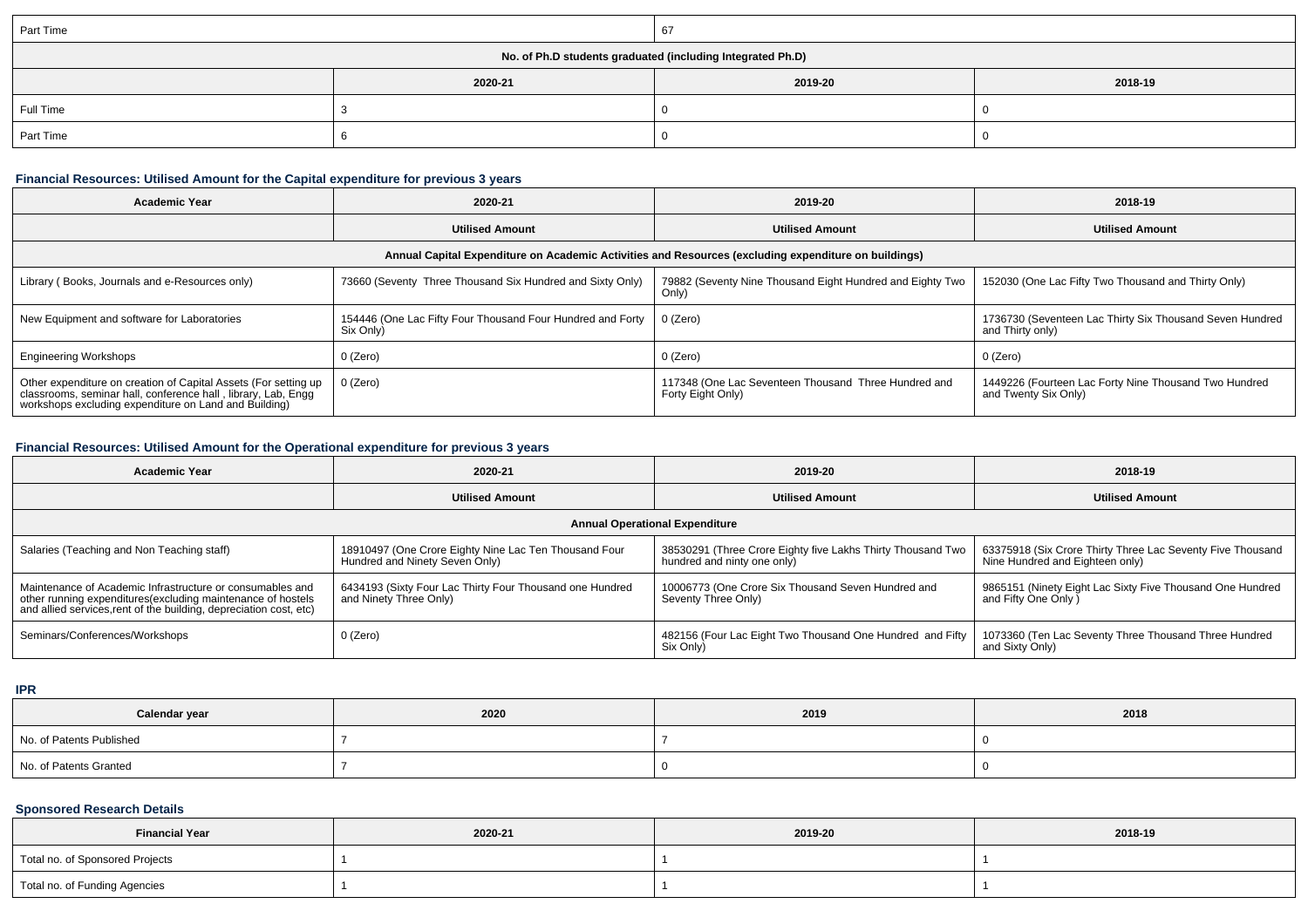| 150000<br>Total Amount Received (Amount in Rupees) |                             | 200000       | 200000       |  |
|----------------------------------------------------|-----------------------------|--------------|--------------|--|
| Amount Received in Words                           | one Lac fifty Thousand only | Two Lac only | Two Lac only |  |

#### **Consultancy Project Details**

| <b>Financial Year</b>                    | 2020-21 | 2019-20 | 2018-19 |
|------------------------------------------|---------|---------|---------|
| Total no. of Consultancy Projects        |         |         |         |
| Total no. of Client Organizations        |         |         |         |
| Total Amount Received (Amount in Rupees) |         |         |         |
| Amount Received in Words                 | Zero    | Zero    | Zero    |

# **PCS Facilities: Facilities of physically challenged students**

| 1. Do your institution buildings have Lifts/Ramps?                                                                                                         | Yes, more than 80% of the buildings |
|------------------------------------------------------------------------------------------------------------------------------------------------------------|-------------------------------------|
| 2. Do your institution have provision for walking aids, including wheelchairs and transportation from one building to another for<br>handicapped students? | Yes                                 |
| 3. Do your institution buildings have specially designed toilets for handicapped students?                                                                 | Yes, more than 80% of the buildings |

# **Faculty Details**

| Srno           | <b>Name</b>               | Age | Designation                | Gender | Qualification | Experience (In<br>Months) | <b>Currently working</b><br>with institution? | <b>Joining Date</b> | <b>Leaving Date</b>      | <b>Association type</b> |
|----------------|---------------------------|-----|----------------------------|--------|---------------|---------------------------|-----------------------------------------------|---------------------|--------------------------|-------------------------|
|                | Manka Sharma              | 42  | <b>Assistant Professor</b> | Female | M.Tech        | 144                       | Yes                                           | 09-08-2016          | $\overline{\phantom{a}}$ | Regular                 |
| $\overline{2}$ | Sudipta Kumar<br>Mishra   | 43  | Associate Professor        | Male   | Ph.D          | 114                       | Yes                                           | 21-07-2014          | $\sim$                   | Regular                 |
| 3              | Priyanka Sharma           | 40  | <b>Assistant Professor</b> | Female | Ph.D          | 156                       | Yes                                           | 02-09-2013          | $\overline{\phantom{a}}$ | Regular                 |
| $\overline{4}$ | Akanksha Sharma           | 34  | <b>Assistant Professor</b> | Female | M.Tech        | 96                        | Yes                                           | 29-07-2013          | $\sim$                   | Regular                 |
| 5              | Anita Jindal              | 40  | <b>Assistant Professor</b> | Female | M.E.          | 216                       | Yes                                           | 22-08-2013          | $\overline{\phantom{a}}$ | Regular                 |
| 6              | Prerna Sharma             | 33  | <b>Assistant Professor</b> | Female | M.E.          | 108                       | Yes                                           | 16-01-2017          | $\overline{\phantom{a}}$ | Regular                 |
| $\overline{7}$ | Abhinav Gupta             | 41  | Associate Professor        | Male   | Ph.D          | 138                       | Yes                                           | 18-01-2016          | $\overline{\phantom{a}}$ | Regular                 |
| 8              | Anindita Roy<br>Chowdhury | 44  | <b>Assistant Professor</b> | Female | Ph.D          | 216                       | Yes                                           | 05-08-2013          | $\overline{\phantom{a}}$ | Regular                 |
| 9              | Soumita Talukdar          | 34  | <b>Assistant Professor</b> | Female | Ph.D          | 52                        | Yes                                           | 04-09-2017          | $\overline{\phantom{a}}$ | Regular                 |
| 10             | Deepika Garg              | 38  | Associate Professor        | Female | Ph.D          | 197                       | Yes                                           | 17-11-2015          | $\overline{\phantom{a}}$ | Regular                 |
| 11             | Himanshu Arora            | 39  | <b>Assistant Professor</b> | Male   | Ph.D          | 152                       | Yes                                           | 05-09-2016          | $\sim$                   | Regular                 |
| 12             | Shipra Kataria            | 34  | <b>Assistant Professor</b> | Female | M.Tech        | 120                       | Yes                                           | 29-07-2013          | $\sim$                   | Regular                 |
| 13             | Manisha Saini             | 29  | <b>Assistant Professor</b> | Female | M.Tech        | 68                        | Yes                                           | 10-08-2015          | $\overline{\phantom{a}}$ | Regular                 |
| 14             | Priyanka Tyagi            | 40  | <b>Assistant Professor</b> | Female | Ph.D          | 130                       | Yes                                           | 08-08-2016          | $\overline{\phantom{a}}$ | Regular                 |
| 15             | Ruby Kumari               | 27  | <b>Assistant Professor</b> | Female | M.Sc.         | 48                        | Yes                                           | 05-02-2018          | $\sim$                   | Regular                 |
| 16             | Jagriti                   | 36  | <b>Assistant Professor</b> | Female | M.Sc(Phy)     | 108                       | Yes                                           | 06-09-2017          | $\overline{\phantom{a}}$ | Regular                 |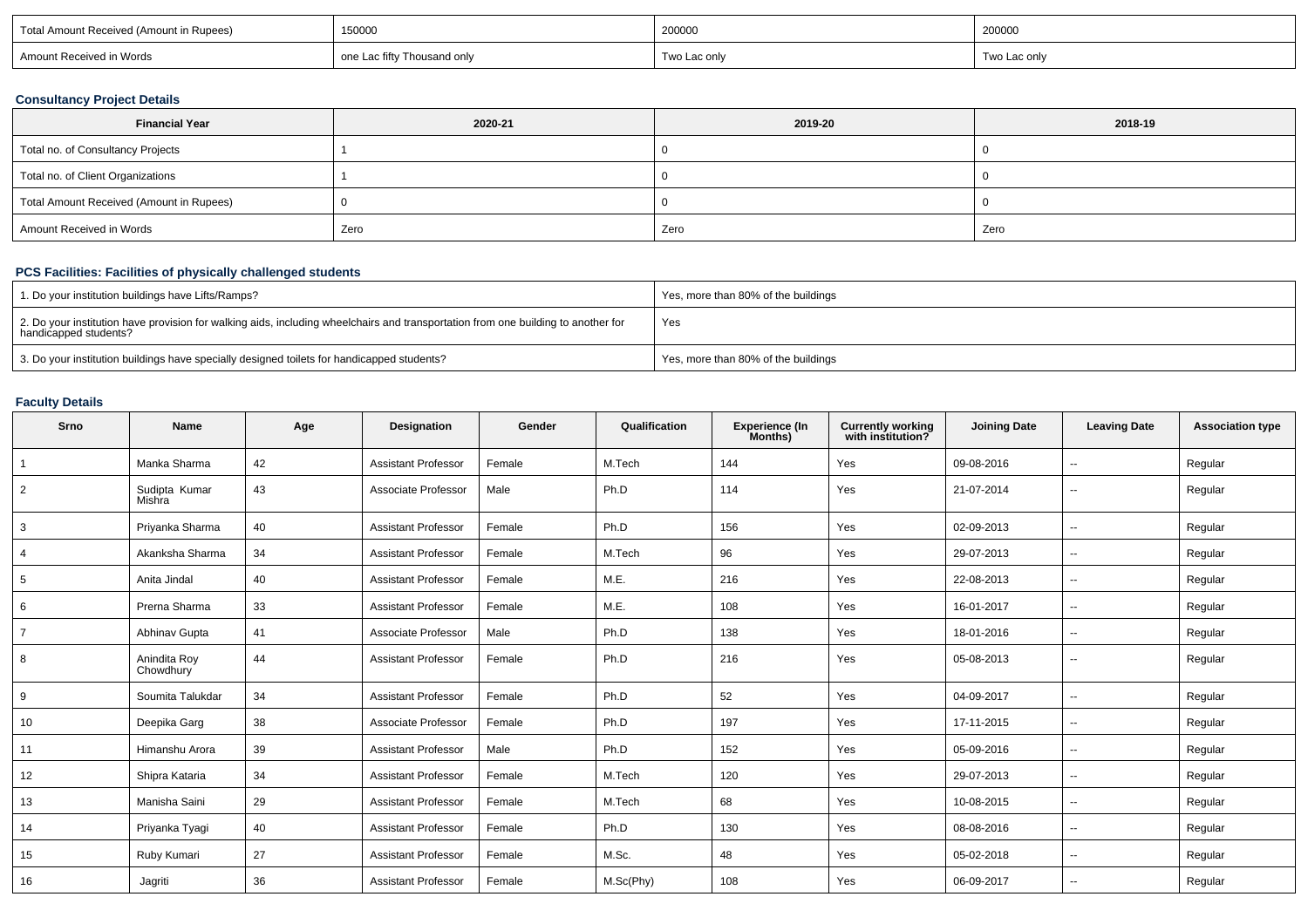| 17 | Shashikant Gupta                  | 45 | Associate Professor        | Male   | Ph.D   | 158 | Yes           | 23-08-2016 | $\overline{\phantom{a}}$ | Regular             |
|----|-----------------------------------|----|----------------------------|--------|--------|-----|---------------|------------|--------------------------|---------------------|
| 18 | Alina Banerjee                    | 38 | <b>Assistant Professor</b> | Female | M.Tech | 134 | Yes           | 05-09-2016 | н.                       | Regular             |
| 19 | Renu Singh                        | 41 | <b>Assistant Professor</b> | Female | Ph.D   | 89  | Yes           | 23-07-2018 | $\overline{\phantom{a}}$ | Regular             |
| 20 | Leesha Aneia                      | 32 | <b>Assistant Professor</b> | Female | M.Tech | 96  | Yes           | 22-07-2013 | --                       | Regular             |
| 21 | Niharika Gupta                    | 31 | <b>Assistant Professor</b> | Female | M.E.   | 89  | Yes           | 01-08-2017 | --                       | Regular             |
| 22 | Ashu Gautam                       | 40 | <b>Assistant Professor</b> | Female | M.Tech | 204 | Yes           | 05-09-2016 | $\overline{\phantom{a}}$ | Regular             |
| 23 | Pawanjeet Kaur                    | 28 | Lecturer                   | Female | M.Sc.  | 72  | Yes           | 01-10-2018 | $\overline{\phantom{a}}$ | Regular             |
| 24 | Arpita Nagpal                     | 34 | Assistant Professor        | Female | Ph.D   | 153 | Yes           | 23-10-2018 | ⊷.                       | Regular             |
| 25 | Pankaj Kumar                      | 39 | <b>Assistant Professor</b> | Male   | M.Tech | 180 | Yes           | 01-08-2018 | $\overline{\phantom{a}}$ | Regular             |
| 26 | Neha Kapoor                       | 31 | Lecturer                   | Female | M.Tech | 103 | Yes           | 04-09-2018 | --                       | Regular             |
| 27 | Sneha Roy<br>Choudhary            | 34 | <b>Assistant Professor</b> | Male   | M.Tech | 18  | Yes           | 16-01-2019 | --                       | Adhoc / Contractual |
| 28 | <b>RASHMI PRIYA</b>               | 42 | <b>Assistant Professor</b> | Female | Ph.D   | 96  | Yes           | 21-08-2019 | --                       | Regular             |
| 29 | Jaspreet Singh                    | 45 | Associate Professor        | Male   | Ph.D   | 228 | Yes           | 02-09-2019 | ⊷.                       | Regular             |
| 30 | Moreshwar Gulab<br>Dambhare       | 53 | <b>Assistant Professor</b> | Male   | M.Tech | 88  | Yes           | 03-10-2019 | $\overline{\phantom{a}}$ | Visiting            |
| 31 | SAKSHI SHARMA                     | 29 | Assistant Professor        | Female | M.Tech | 48  | Yes           | 21-08-2019 | $\overline{\phantom{a}}$ | Regular             |
| 32 | <b>Binitendra Naath</b><br>Mongal | 32 | <b>Assistant Professor</b> | Male   | Ph.D   | 49  | Yes           | 18-02-2019 | $\overline{\phantom{a}}$ | Regular             |
| 33 | Raunak Dhanker                    | 33 | <b>Assistant Professor</b> | Female | Ph.D   | 99  | Yes           | 05-08-2019 | -−                       | Regular             |
| 34 | <b>Baljeet Yadav</b>              | 30 | <b>Assistant Professor</b> | Male   | M.Sc.  | 72  | Yes           | 13-08-2019 | --                       | Regular             |
| 35 | PARVEEN KUMAR                     | 39 | <b>Assistant Professor</b> | Male   | Ph.D   | 108 | Yes           | 26-08-2019 | --                       | Regular             |
| 36 | SHASHANK<br>SHIVAJI KAMBLE        | 34 | <b>Assistant Professor</b> | Male   | Ph.D   | 54  | Yes           | 01-08-2019 | -−                       | Regular             |
| 37 | Rajbir Singh                      | 44 | <b>Assistant Professor</b> | Male   | Ph.D   | 228 | Yes           | 02-09-2019 | -−                       | Regular             |
| 38 | Neeharika<br>Srivastava           | 36 | <b>Assistant Professor</b> | Female | Ph.D   | 132 | Yes           | 09-09-2019 | -−                       | Regular             |
| 39 | Sunita Negi                       | 38 | Associate Professor        | Female | Ph.D   | 132 | Yes           | 18-09-2019 |                          | Regular             |
| 40 | Amit Rajput                       | 37 | <b>Assistant Professor</b> | Male   | Ph.D   | 52  | No            | 16-08-2017 | 05-04-2021               | Regular             |
| 41 | YOGESH KUMAR                      | 34 | <b>Assistant Professor</b> | Male   | M.Tech | 98  | Yes           | 21-08-2019 | $\overline{\phantom{a}}$ | Regular             |
| 42 | Ganga Sharma                      | 40 | <b>Assistant Professor</b> | Female | Ph.D   | 105 | No            | 01-08-2019 | 22-05-2021               | Regular             |
| 43 | Nihar Ranjan Roy                  | 40 | <b>Assistant Professor</b> | Male   | M.Tech | 216 | No            | 03-08-2015 | 30-10-2020               | Regular             |
| 44 | Renu chaudhary                    | 30 | <b>Assistant Professor</b> | Female | Ph.D   | 41  | No            | 20-09-2017 | 31-10-2020               | Regular             |
| 45 | Jasira Bashir                     | 30 | Lecturer                   | Female | M.Tech | 47  | No            | 23-07-2018 | 05-03-2021               | Regular             |
| 46 | Shivani Saluja                    | 32 | <b>Assistant Professor</b> | Female | M.Tech | 91  | $\mathsf{No}$ | 16-08-2016 | 14-05-2021               | Regular             |
| 47 | Shilpy Agarwal                    | 42 | <b>Assistant Professor</b> | Female | Ph.D   | 156 | No            | 16-08-2017 | 27-07-2021               | Regular             |